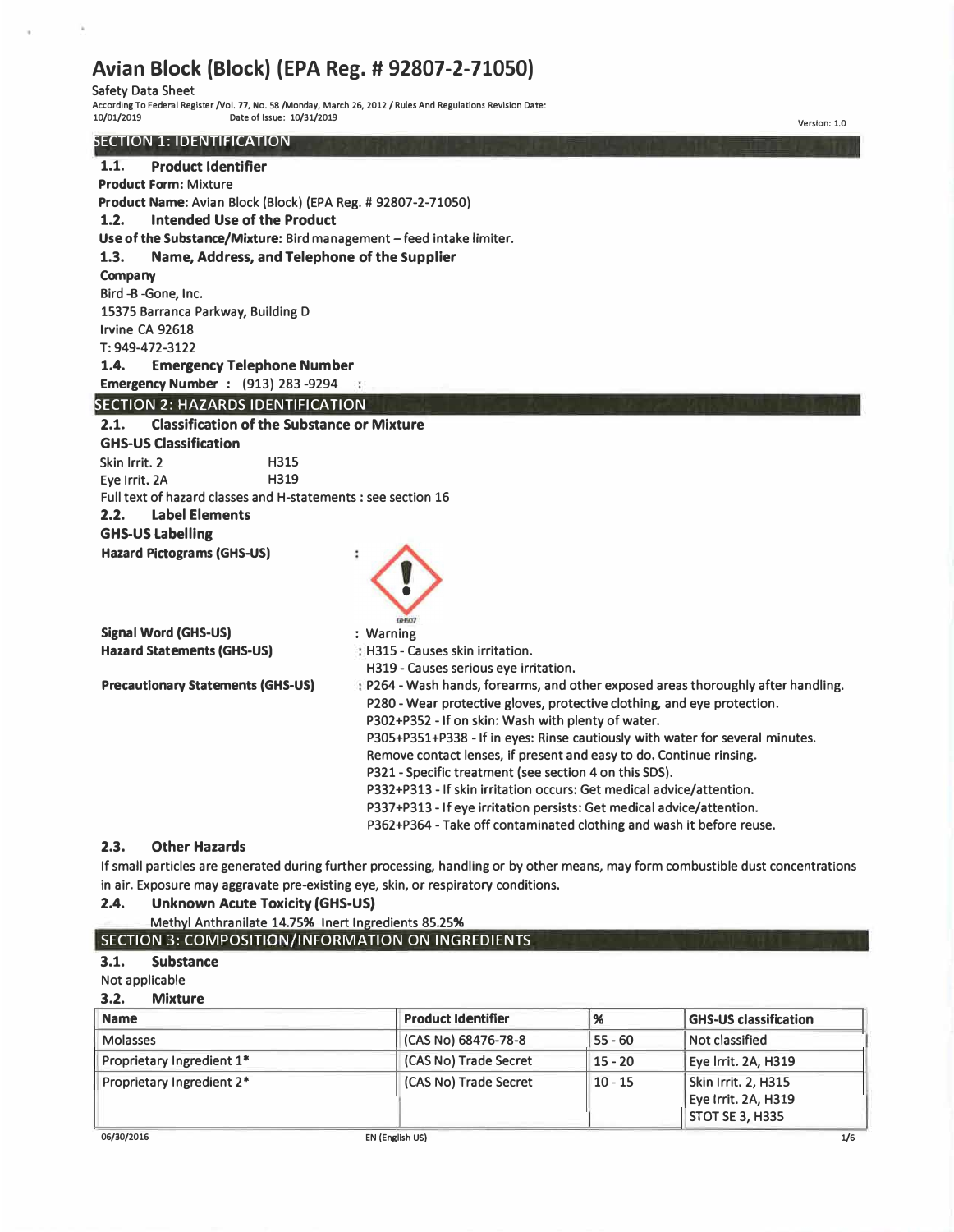Safety Data Sheet

**According to Federal Register/ Vol 77 No 58 / Monday March 26 2012 / Rules and Regulations** 

| Proprietary Ingredient 3* | (CAS No) Trade Secret | $5 - 10$ | Not classified                                |
|---------------------------|-----------------------|----------|-----------------------------------------------|
| Cellulose                 | (CAS No) 9004-34-6    | $1 - 5$  | Comb. Dust                                    |
| Proprietary Ingredient 4* | (CAS No) Trade Secret | $1 - 5$  | Acute Tox. 4 (Oral), H302<br>Eye Dam. 1, H318 |
| Water                     | (CAS No) 7732-18-5    | $1 - 5$  | Not classified                                |

This product contains a blend of feed and/or foodstuffs. All ingredients contained in this product are defined as feed ingredients by the Association of American Feed Control Officials (AAFCO).

\*The specific chemical identity and/or exact percentage of composition have been withheld as a trade secret [29 CFR 1910.1200]. Full text of H-phrases: see section 16

### SECTION 4: FIRST AID MEASURES

#### **4.1. Description of First-aid Measures**

**First-aid Measures General:** Never give anything by mouth to an unconscious person. If you feel unwell, seek medical advice (show the label where possible).

**First-aid Measures Inhalation:** Using proper respiratory protection, move the exposed person to fresh air at once. Encourage exposed person to cough, spit out, and blow nose to remove dust. Immediately call a poison center, physician, or emergency medical service.

**First-aid Measures After Skin Contact:** Remove contaminated clothing. Drench affected area with water for at least 15 minutes. Obtain medical attention if irritation develops or persists.

**First-aid Measures After Eye Contact:** Rinse cautiously with water for at least 15 minutes. Remove contact lenses, if present and easy to do. Continue rinsing. Obtain medical attention.

**First-aid Measures After Ingestion:** Rinse mouth. Do NOT induce vomiting. Obtain medical attention.

#### **4.2. Most Important Symptoms and Effects Both Acute and Delayed**

**Symptoms/Injuries:** Causes serious eye irritation. Causes skin irritation.

**Symptoms/Injuries After Inhalation:** Dust may be harmful or cause Irritation.

**Symptoms/Injuries After Skin Contact:** Redness, pain, swelling, itching, burning, dryness, and dermatitis.

**Symptoms/Injuries After Eye Contact:** Contact causes severe irritation with redness and swelling of the conjunctiva.

**Symptoms/Injuries After Ingestion:** Ingestion may cause adverse effects.

**Chronic Symptoms:** None known.

#### **4.3. Indication of Any Immediate Medical Attention and Special Treatment Needed**

If exposed or concerned, get medical advice and attention. If medical advice is needed, have product container or label at hand.

#### SECTION 5: FIRE-FIGHTING MEASURES

#### **5.1. Extinguishing Media**

**Suitable Extinguishing Media:** Use extinguishing media appropriate for surrounding fire.

**Unsuitable Extinguishing Media:** Do not use a heavy water stream. Use of heavy stream of water may spread fire.

#### **5.2. Special Hazards Arising From the Substance or Mixture**

**Fire Hazard:** May form combustible dust concentrations in air.

**Explosion Hazard:** Dust explosion hazard in air.

**Reactivity:** Hazardous reactions will not occur under normal conditions.

#### **5.3. Advice for Firefighters**

**Precautionary Measures Fire:** Exercise caution when fighting any chemical fire.

**Firefighting Instructions:** Use water spray or fog for cooling exposed containers.

**Protection During Firefighting:** Do not enter fire area without proper protective equipment, including respiratory protection. **Other Information:** Risk of dust explosion.

#### SECTION 6: ACCIDENTAL RELEASE MEASURES

#### **6.1. Personal Precautions, Protective Equipment and Emergency Procedures**

**General Measures:** Avoid breathing dust. Avoid all contact with skin, eyes, or clothing. Avoid generating dust. Remove ignition sources. Keep away from heat, hot surfaces, sparks, open flames, and other ignition sources. No smoking.

#### **6.1.1. For Non-Emergency Personnel**

**Protective Equipment:** Use appropriate personal protection equipment (PPE).

**Emergency Procedures:** Evacuate unnecessary personnel.

#### **6.1.2. For Emergency Responders**

**Protective Equipment:** Equip cleanup crew with proper protection.

**Emergency Procedures:** Upon arrival at the scene, a first responder is expected to recognize the presence of dangerous goods, protect oneself and the public, secure the area, and call for the assistance of trained personnel as soon as conditions permit. Ventilate area.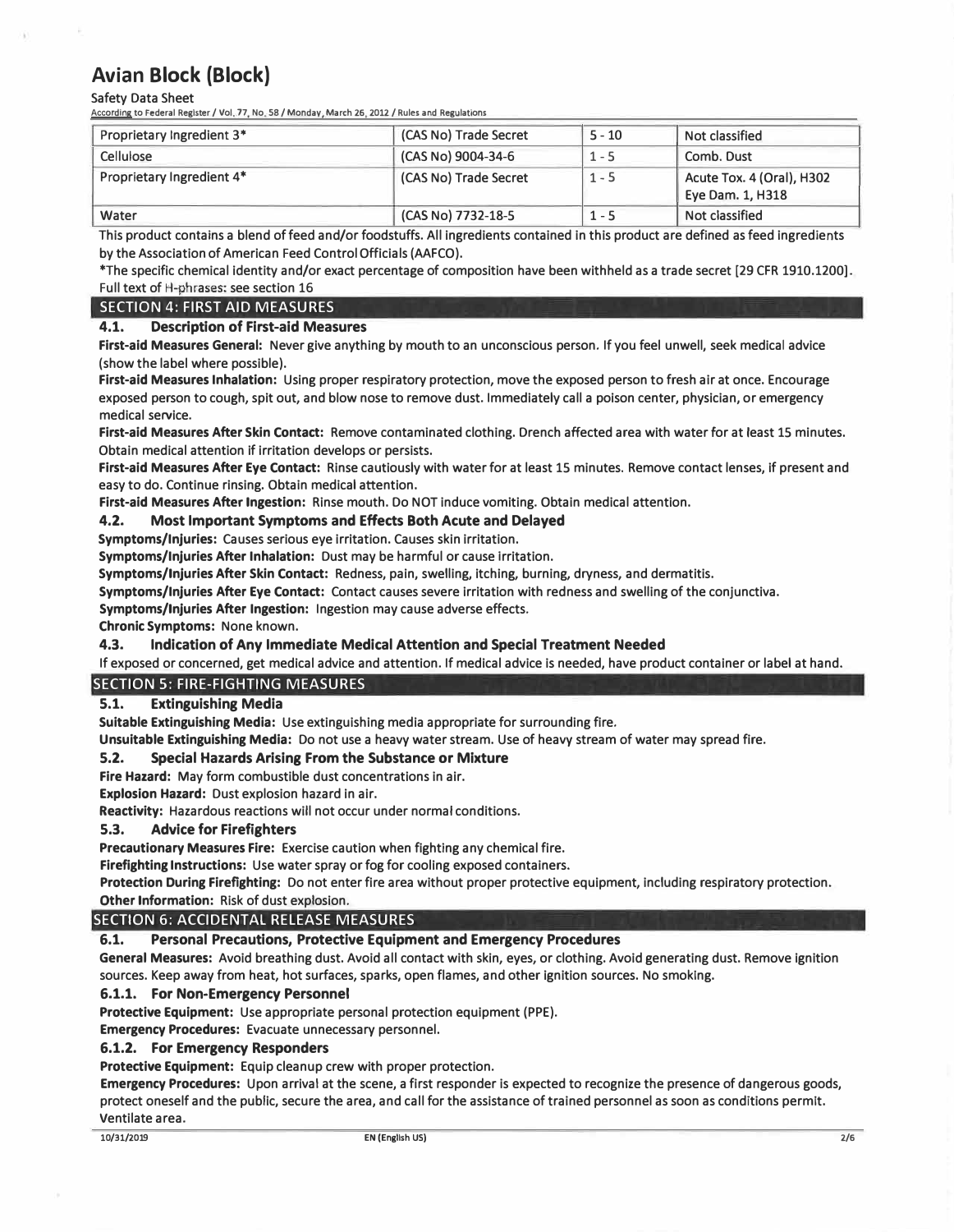Safety Data Sheet

**According to Federal Register/ Vol. 77, No. 58 / Monday, March 26. 2012 / Rules and Regulations** 

#### **6.2. Environmental Precautions**

Prevent entry to sewers and public waters.

#### **6.3. Methods and Materials for Containment and Cleaning Up**

**For Containment:** Contain solid spills with appropriate barriers and prevent migration and entry into sewers or streams. Avoid generation of dust during clean-up of spills.

**Methods for Cleaning Up:** Clean up spills immediately and dispose of waste safely. Contact competent authorities after a spill. Use explosion proof vacuum during cleanup, with appropriate filter. Do not mix with other materials. Vacuum clean-up is preferred. If sweeping is required use a dust suppressant. Use only non-sparking tools.

#### **6.4. Reference to Other Sections**

See Section 8 for exposure controls and personal protection and Section 13 for disposal considerations.

#### SECTION 7: HANDLING AND STORAGE

#### **7.1. Precautions for Safe Handling**

**Additional H azards When Processed:** Accumulation and dispersion of dust with an ignition source can cause a combustible dust explosion. Keep dust levels to a minimum and follow applicable regulations.

**Other information:** Wash hands and other exposed areas with mild soap and water before eating, drinking or smoking and when leaving work. Avoid breathing dust. Avoid contact with skin, eyes and clothing. Avoid creating or spreading dust. Keep away from heat, sparks, open flames, hot surfaces. - No smoking.

**Hygiene Measures:** Handle in accordance with good industrial hygiene and safety procedures.

#### **7.2. Conditions for Safe Storage, Including Any Incompatibilities**

**Technical Measures:** Comply with applicable regulations. Avoid creating or spreading dust. Use explosion-proof electrical,

ventilating, lighting equipment. Proper grounding procedures to avoid static electricity should be followed.

**S torage Conditions:** Keep container closed when not in use. Store in a dry, cool place. Keep/Store away from direct sunlight, extremely high or low temperatures and incompatible materials.

**I ncompatible Products:** Strong acids, strong bases, strong oxidizers.

#### **7.3. Specific End Use(s)**

Bird management  $-$  feed intake limiter.

#### SECTION 8: EXPOSURE CONTROLS/PERSONAL PROTECTION

#### **8.1. Control Parameters**

For substances listed in section 3 that are not listed here, there are no established exposure limits from the manufacturer, supplier, importer, or the appropriate advisory agency including: ACGIH (TLV), AIHA (WEEL), NIOSH (REL), or OSHA (PEL).

| <b>Cellulose (9004-34-6)</b>    |                                     |                                                |  |
|---------------------------------|-------------------------------------|------------------------------------------------|--|
| <b>USA ACGIH</b>                | ACGIH TWA (mg/m <sup>3</sup> )      | $10 \text{ mg/m}^3$                            |  |
| <b>USA NIOSH</b>                | NIOSH REL (TWA) $(mg/m3)$           | 10 mg/m <sup>3</sup> (total dust)              |  |
|                                 |                                     | 5 mg/m <sup>3</sup> (respirable dust)          |  |
| <b>USA OSHA</b>                 | OSHA PEL (TWA) (mg/m <sup>3</sup> ) | 15 mg/m <sup>3</sup> (total dust)              |  |
|                                 |                                     | 5 mg/m <sup>3</sup> (respirable fraction)      |  |
| <b>Proprietary Ingredient 3</b> |                                     |                                                |  |
| <b>USA ACGIH</b>                | ACGIH TWA (mg/m <sup>3</sup> )      | 10 mg/m <sup>3</sup> (inhalable fraction)      |  |
| <b>USA ACGIH</b>                | <b>ACGIH chemical category</b>      | Not Classifiable as a Human Carcinogen         |  |
| <b>USA IDLH</b>                 | US IDLH $(mg/m3)$                   | 750 mg/m <sup>3</sup> (fume)                   |  |
| <b>USA OSHA</b>                 | OSHA PEL (TWA) (mg/m <sup>3</sup> ) | 15 mg/m <sup>3</sup> (fume, total particulate) |  |
| <b>Proprietary Ingredient 4</b> |                                     |                                                |  |
| <b>USA NIOSH</b>                | NIOSH REL (TWA) $(mg/m3)$           | 5 mg/ $m3$                                     |  |

#### **8.2. Exposure Controls**

**Appropriate Engineering Controls** 

Emergency eye wash fountains and safety showers should be available in the immediate vicinity of any potential exposure. Ensure adequate ventilation, especially in confined areas. Ensure all national/local regulations are observed. Proper grounding procedures to avoid static electricity should be followed. Use explosion-proof equipment. Use local exhaust or general dilution ventilation or other suppression methods to maintain dust levels below exposure limits. Power equipment should be equipped with proper dust collection devices. It is recommended that all dust control equipment such as local exhaust ventilation and material transport systems involved in handling of this product contain explosion relief vents or an explosion suppression system or an oxygen-deficient environment.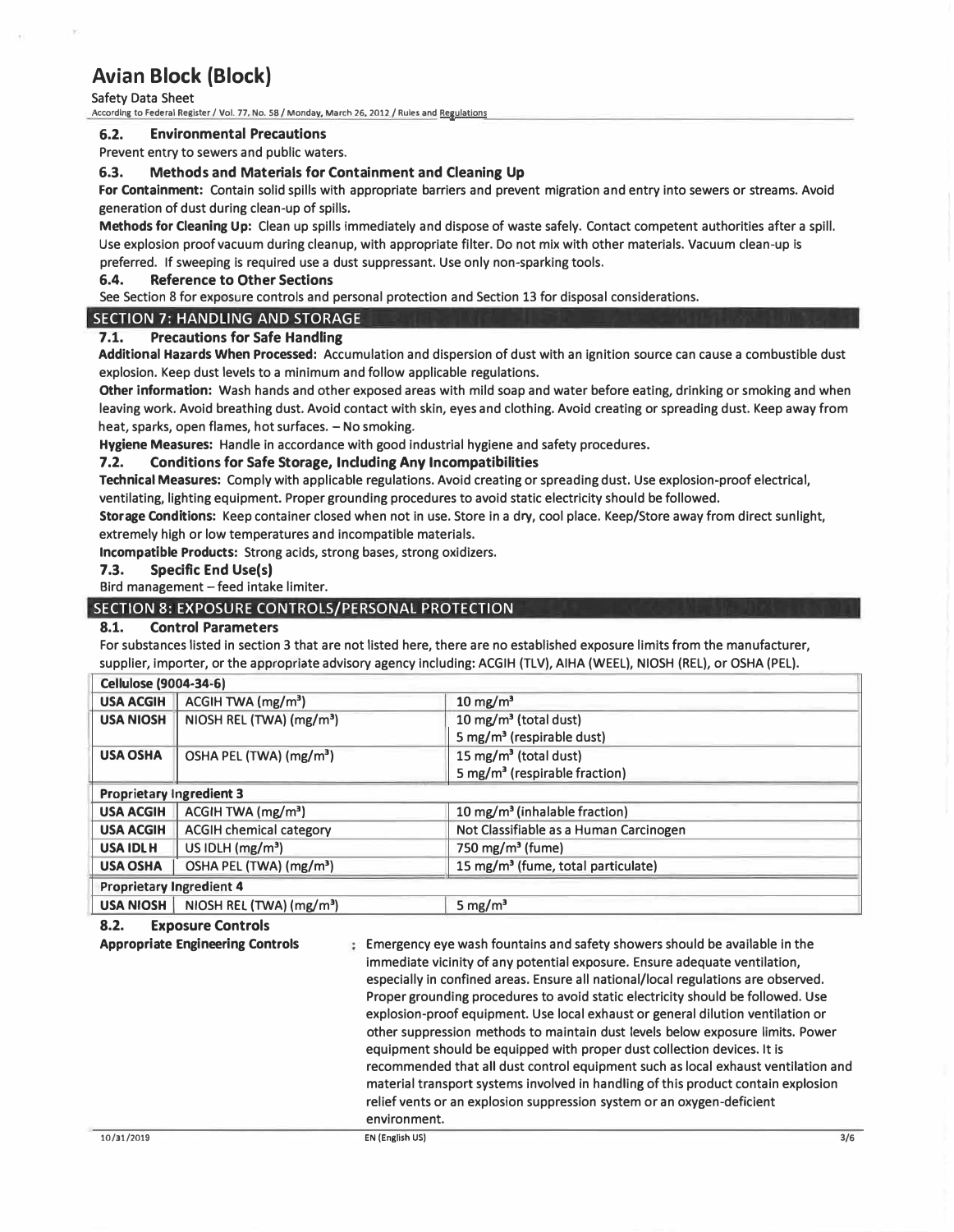Safety Data Sheet

I

**According to Federal Register/ Vol. 77, No. 58 / Monday, March 26, 2012 / Rules and Regulations** 

| <b>Personal Protective Equipment</b>                                 | : Gloves. Protective clothing. Protective goggles. Insufficient ventilation: wear<br>respiratory protection.        |
|----------------------------------------------------------------------|---------------------------------------------------------------------------------------------------------------------|
|                                                                      |                                                                                                                     |
|                                                                      |                                                                                                                     |
| <b>Materials for Protective Clothing</b>                             | : Chemically resistant materials and fabrics.                                                                       |
| <b>Hand Protection</b>                                               | : Wear protective gloves.                                                                                           |
| <b>Eye Protection</b>                                                | : Chemical safety goggles.                                                                                          |
| <b>Skin and Body Protection</b>                                      | : Wear suitable protective clothing.                                                                                |
| <b>Respiratory Protection</b>                                        | : If exposure limits are exceeded or irritation is experienced, approved respiratory                                |
|                                                                      | protection should be worn. In case of inadequate ventilation, oxygen deficient                                      |
|                                                                      | atmosphere, or where exposure levels are not known wear approved respiratory                                        |
|                                                                      | protection.                                                                                                         |
| <b>Other Information</b>                                             | : When using, do not eat, drink or smoke.                                                                           |
| SECTION 9: PHYSICAL AND CHEMICAL PROPERTIES                          |                                                                                                                     |
| <b>Information on Basic Physical and Chemical Properties</b><br>9.1. |                                                                                                                     |
| <b>Physical State</b>                                                | : Solid                                                                                                             |
| <b>Appearance</b>                                                    | : Brown/Black                                                                                                       |
| Odor                                                                 | : Slight Sweet Smell                                                                                                |
| <b>Odor Threshold</b>                                                | : No data available                                                                                                 |
| рH                                                                   | : No data available                                                                                                 |
| <b>Evaporation Rate</b>                                              | : No data available                                                                                                 |
| <b>Melting Point</b>                                                 | : No data available                                                                                                 |
| <b>Freezing Point</b>                                                | : No data available                                                                                                 |
| <b>Boiling Point</b>                                                 | : No data available                                                                                                 |
| <b>Flash Point</b>                                                   | : No data available                                                                                                 |
| <b>Auto-ignition Temperature</b>                                     | : No data available                                                                                                 |
| <b>Decomposition Temperature</b>                                     | : No data available                                                                                                 |
| <b>Flammability (solid, gas)</b>                                     | : No data available                                                                                                 |
| <b>Vapor Pressure</b>                                                | : No data avallable                                                                                                 |
| <b>Relative Vapor Density at 20°C</b>                                | : No data available                                                                                                 |
| <b>Relative Density</b>                                              | : No data available                                                                                                 |
| <b>Solubility</b>                                                    | : Insoluble in water.                                                                                               |
| <b>Partition Coefficient: N-Octanol/Water</b>                        | : No data available                                                                                                 |
| <b>Viscosity</b>                                                     | : No data available                                                                                                 |
| 9.2.<br><b>Other Information</b> No additional information available |                                                                                                                     |
| SECTION 10: STABILITY AND REACTIVITY                                 |                                                                                                                     |
| 10.1.                                                                | Reactivity: Hazardous reactions will not occur under normal conditions.                                             |
| 10.2.                                                                | Chemical Stability: Stable under recommended handling and storage conditions (see section 7).                       |
| 10.3.                                                                | Possibility of Hazardous Reactions: Hazardous polymerization will not occur.                                        |
| 10.4.                                                                | Conditions to Avoid: Direct sunlight, extremely high or low temperatures, and incompatible materials. Sparks, heat, |

- open flame and other sources of Ignition. Dust accumulation (to minimize explosion hazard).
- 10.5. Incompatible Materials: Strong acids, strong bases, strong oxidizers.<br>10.6. Hazardous Decomposition Products: Carbon oxides (CO, CO<sub>2</sub>).
- **Hazardous Decomposition Products:** Carbon oxides (CO, CO<sub>2</sub>).

### SECTION 11: TOXICOLOGICAL INFORMATION **11.1. Information on Toxicological Effects**

### **Acute Toxicity:** Not classified

| <b>Cellulose (9004-34-6)</b>    |                                                 |  |
|---------------------------------|-------------------------------------------------|--|
| <b>LDSO Oral Rat</b>            | $>$ 5000 mg/kg                                  |  |
| <b>LDSO Dermal Rabbit</b>       | $>$ 2000 mg/kg                                  |  |
| <b>LCSO Inhalation Rat</b>      | $>$ 5800 mg/m <sup>3</sup> (Exposure time: 4 h) |  |
| <b>Proprietary Ingredient 1</b> |                                                 |  |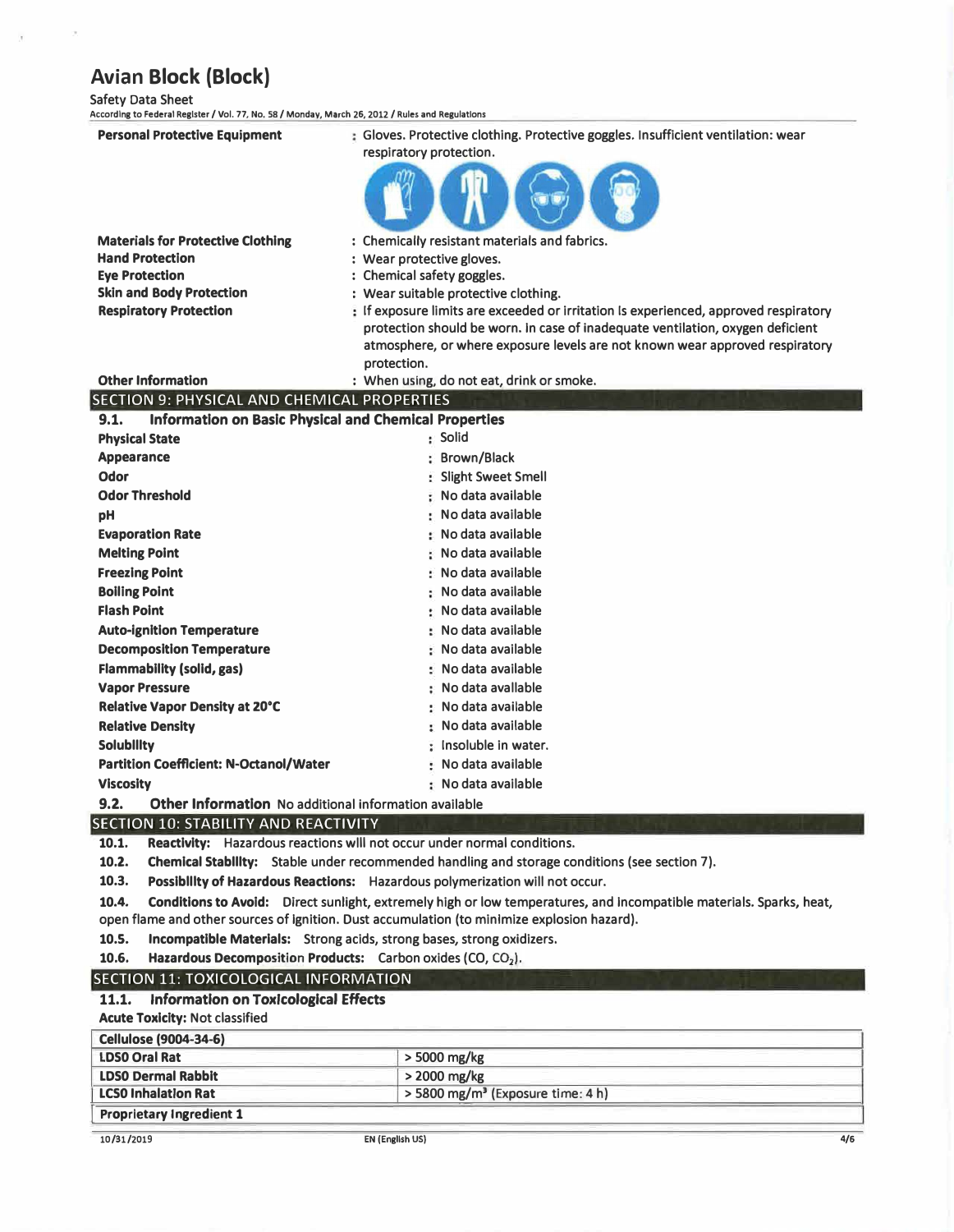# Safety Data Sheet

 $\alpha$ 

j.

| According to Federal <u>Register /</u> Vol. 77, No. 58 / Monday, March 26, 2012 / Rules and Regulations |                                                                                                                               |
|---------------------------------------------------------------------------------------------------------|-------------------------------------------------------------------------------------------------------------------------------|
| <b>LDSO Oral Rat</b>                                                                                    | 2910 mg/kg                                                                                                                    |
| <b>LDSO Dermal Rabbit</b>                                                                               | 5000 mg/kg                                                                                                                    |
| Proprietary Ingredient 4                                                                                |                                                                                                                               |
| <b>LDSO Oral Rat</b>                                                                                    | 1624 mg/kg (Species: Sprague-Dawley derived, albino)                                                                          |
| Skin Corrosion/Irritation: Causes skin irritation.                                                      |                                                                                                                               |
| Serious Eye Damage/Irritation: Causes serious eye irritation.                                           |                                                                                                                               |
| Respiratory or Skin Sensitization: Not classified                                                       |                                                                                                                               |
| <b>Germ Cell Mutagenicity: Not classified</b>                                                           |                                                                                                                               |
| <b>Carcinogenicity: Not classified</b>                                                                  |                                                                                                                               |
| <b>Reproductive Toxicity: Not classified</b>                                                            |                                                                                                                               |
| Specific Target Organ Toxicity (Single Exposure): Not classified                                        |                                                                                                                               |
| Specific Target Organ Toxicity (Repeated Exposure): Not classified                                      |                                                                                                                               |
| <b>Aspiration Hazard: Not classified</b>                                                                |                                                                                                                               |
| Symptoms/Injuries After Inhalation: Dust may be harmful or cause irritation.                            |                                                                                                                               |
|                                                                                                         | Symptoms/Injuries After Skin Contact: Redness, pain, swelling, itching, burning, dryness, and dermatitis.                     |
| Symptoms/Injuries After Ingestion: Ingestion may cause adverse effects.                                 | Symptoms/Injuries After Eye Contact: Contact causes severe irritation with redness and swelling of the conjunctiva.           |
| Chronic Symptoms: None known.                                                                           |                                                                                                                               |
| <b>SECTION 12: ECOLOGICAL INFORMATION</b>                                                               |                                                                                                                               |
| 12.1. Toxicity                                                                                          |                                                                                                                               |
| <b>Ecology - General</b>                                                                                | : Not classified.                                                                                                             |
| <b>Proprietary Ingredient 4</b>                                                                         |                                                                                                                               |
| <b>ECSO Daphnia 1</b><br>391 mg/l                                                                       |                                                                                                                               |
| 12.2.<br><b>Persistence and Degradability</b>                                                           |                                                                                                                               |
| <b>Avian Block</b>                                                                                      |                                                                                                                               |
| <b>Persistence and Degradability</b>                                                                    | Not established.                                                                                                              |
| <b>Bioaccumulative Potential</b><br>12.3.                                                               |                                                                                                                               |
| <b>Avian Block</b>                                                                                      |                                                                                                                               |
| <b>Bioaccumulative Potential</b>                                                                        | Not established.                                                                                                              |
| 12.4.<br>Mobility in Soil No additional information available                                           |                                                                                                                               |
| <b>Other Adverse Effects</b><br>12.5.                                                                   |                                                                                                                               |
| <b>Other Information</b>                                                                                | : Avoid release to the environment.                                                                                           |
| SECTION 13: DISPOSAL CONSIDERATIONS                                                                     |                                                                                                                               |
| <b>Waste Treatment Methods</b><br>13.1.                                                                 |                                                                                                                               |
|                                                                                                         | Waste Disposal Recommendations: Dispose of contents/container in accordance with local, regional, national, and international |
| regulations.                                                                                            |                                                                                                                               |
|                                                                                                         | Additional Information: Container may remain hazardous when empty. Continue to observe all precautions.                       |
| Ecology - Waste Materials: Avoid release to the environment.                                            |                                                                                                                               |
| <b>SECTION 14: TRANSPORT INFORMATION</b>                                                                |                                                                                                                               |
| 14.1. In Accordance with DOT                                                                            | Not regulated for transport                                                                                                   |
| In Accordance with IMDG<br>14.2.                                                                        | Not regulated for transport                                                                                                   |
| In Accordance with IATA<br>14.3.                                                                        | Not regulated for transport                                                                                                   |
| <b>SECTION 15: REGULATORY INFORMATION</b>                                                               |                                                                                                                               |
| 15.1<br><b>US Federal Regulations</b>                                                                   |                                                                                                                               |
| <b>Avian Block</b>                                                                                      |                                                                                                                               |
| <b>SARA Section 311/312 Hazard Classes</b>                                                              | Immediate (acute) health hazard                                                                                               |
| Molasses (68476-78-8)                                                                                   |                                                                                                                               |
| Listed on the United States TSCA (Toxic Substances Control Act) inventory                               |                                                                                                                               |
| <b>Cellulose (9004-34-6)</b>                                                                            |                                                                                                                               |
| Listed on the United States TSCA (Toxic Substances Control Act) inventory                               |                                                                                                                               |
| <b>Proprietary Ingredient 1</b>                                                                         |                                                                                                                               |
| Listed on the United States TSCA (Toxic Substances Control Act) inventory                               |                                                                                                                               |